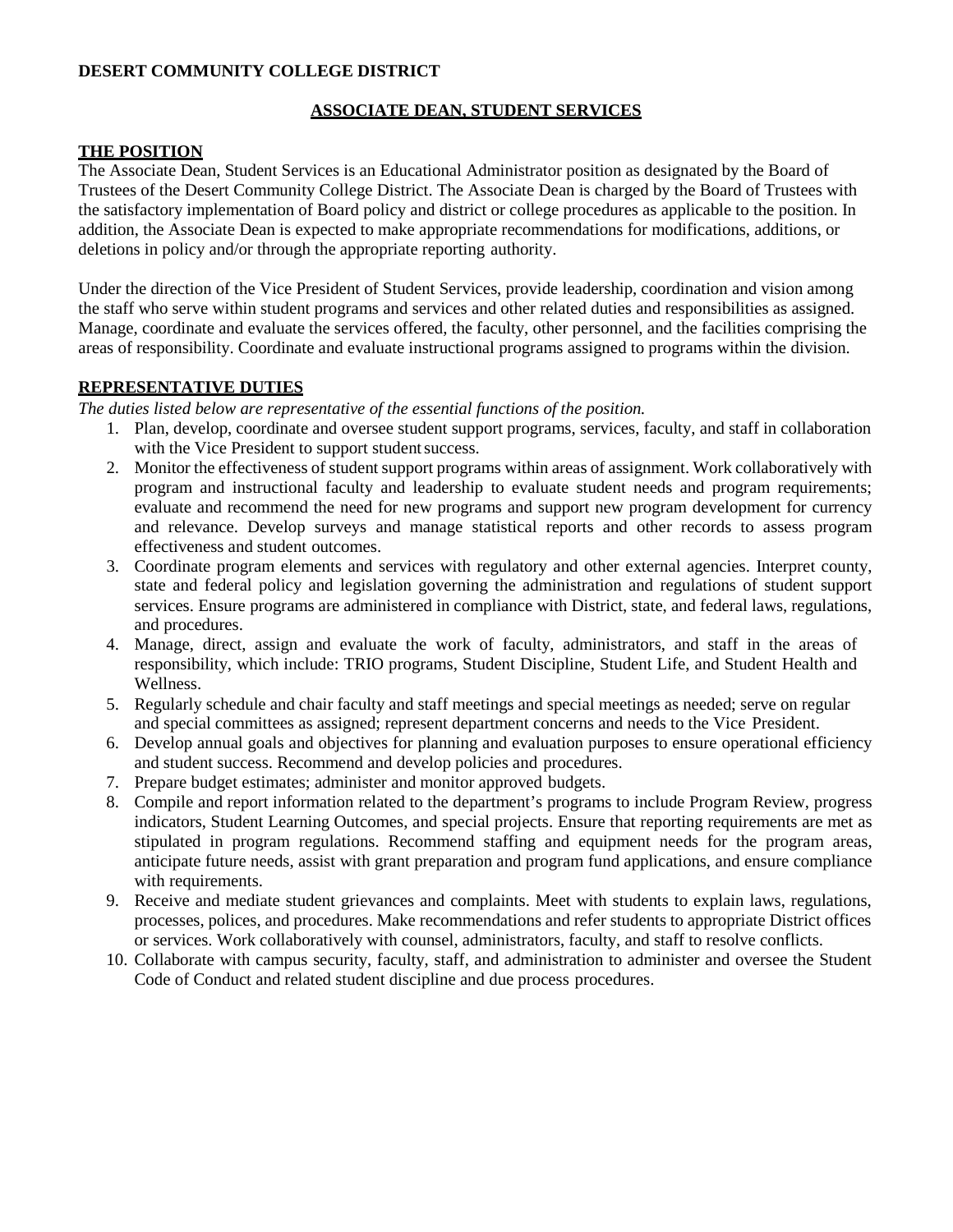### **DESERT COMMUNITY COLLEGE DISTRICT**

#### **Associate Dean, Student Services Page 2**

- 11. Responsible for the selection, supervision, training and development, and evaluation of faculty, and support staff assigned to area. Serve as a mediator in conflicts involving faculty, and staff; facilitate consensus decision-making. Provide training to employees, as appropriate, in work procedures, standards, and safety practices. Lead, model, and guide to ensure good customer service is provided by all staff members
- 12. Understand information technology and support the fundamental changes that are emerging with expanded use of technologies in the educational environment.
- 13. Develop and maintain effective relationships with local schools, colleges, and universities as related to areas of responsibility; and represent the division and the college in community related activities as assigned. Represent the District and attend regional and state meetings as required.
- 14. Perform duties and responsibilities as assigned.

## **REQUIRED PROFICIENCIES**

Knowledge, experience, and abilities to perform the above listed responsibilities and functions in an efficient, effective, harmonious manner.

## **KNOWLEDGE AND ABILITIES**

Knowledge and understanding of community college students, their diverse ethnic and cultural backgrounds, and the wide variety of their ages and educational goals as found on a community college campus and a demonstrated ability to work with people from this diverse population. Demonstrated skill in participatory decision-making and consensus building with strong communication and interpersonal skills. Develop and articulate a vision for a community college, learning-centered student support programs and services, which deals with the whole student; and demonstrated ability to read and interpret pertinent state and federal laws and regulations concerning TRIO programs, student health and wellness services, student government and activities, and student discipline. Demonstrated organization skills and management expertise including successful personnel and budget management in student services. Demonstrated ability to serve as an effective leadership team member. Implement new technologies as tools for learning, teaching, administering and generally improve the work area or scope of work. Ability to lead the division in program design and development. Plan, organize, direct, administer, review, and evaluate programs and services within the division. Work with college faculty and staff to design, develop, and implement approaches to address student needs. Demonstrated communication skills, written and oral. Ability to relate positively to faculty, staff, students, and community.

### **MINIMUM QUALIFICATIONS:**

The Desert Community College District has established the following hiring criteria for all educational administrative positions:

Minimum qualifications for service as an Educational Administrator shall be both of the following in accordance with Title 5 section 53420:

- Possession of a master's degree; and
- One year of formal training, internship, or leadership experience reasonably related to the administrator's administrative assignment.
- A sensitivity to and an understanding of the diverse academic, socioeconomic, cultural and ethnic backgrounds of staff and students and of staff and students with physical and learning disabilities.

### **WORKING CONDITIONS**

Environment: Office environment. Constant interruptions. Driving a vehicle to conduct work as necessary. Requires some evening and weekend responsibility.